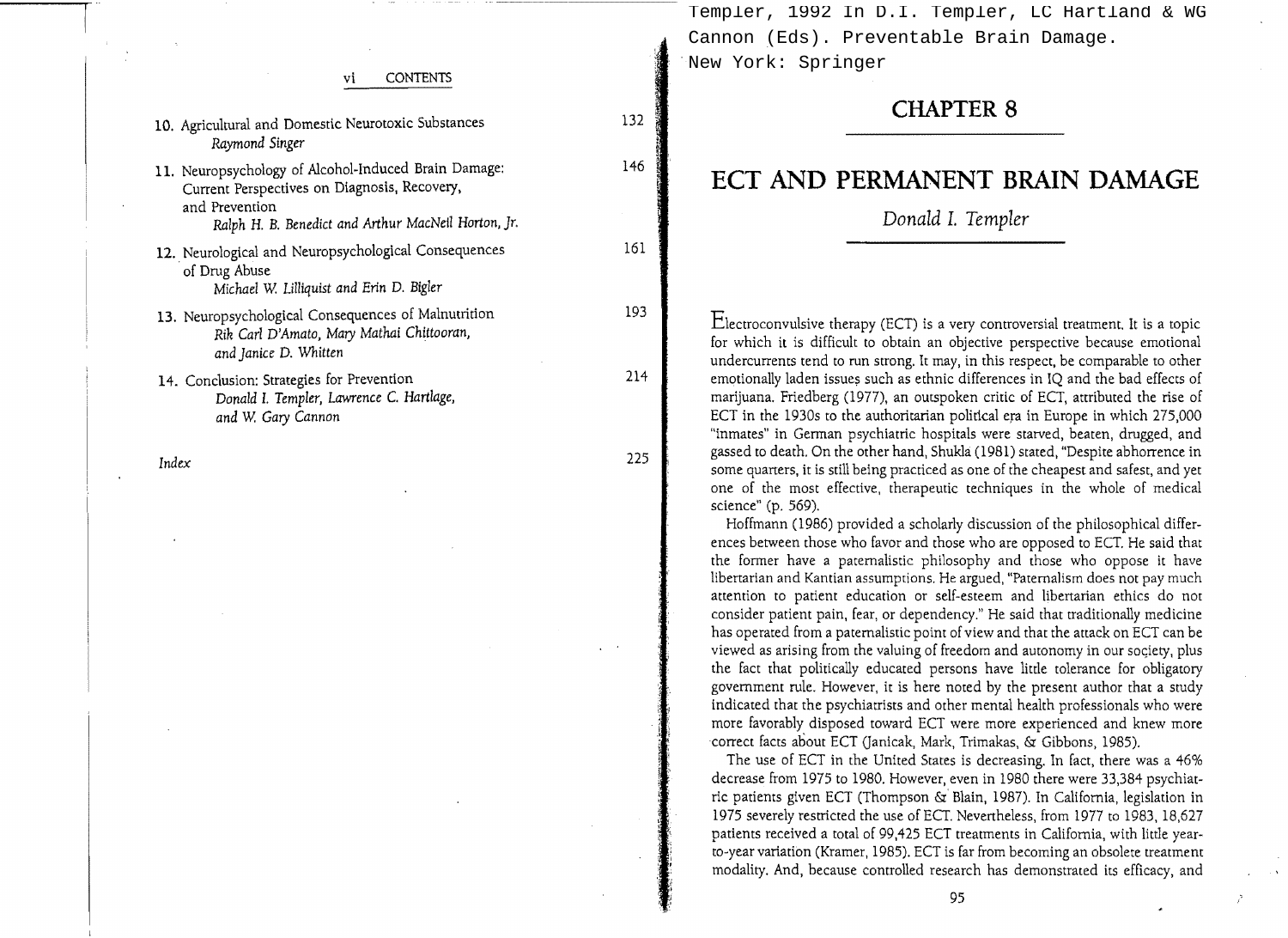because it is especially valued in the recalcitrant cases of depression that do not respond to antidepressant drugs, it is not going to become an obsolete treatment unless and until more effective antidepressant drugs are developed. Janicak, Davis, Gibbons, Ericksen, Chang, and Gallagher (1985) published a metaanalysis that showed ECT to be clearly superior to the tricyclic antidepressants, the monoamine oxidase (MAO) inhibitors, simulated ECT, and placebo for severe depression.

This review covers eight areas relevant to the issue of permanent brain damage caused by ECT. These are (a) subjective report long after ECT, (b) human brain autopsy reports, (c) animal brain studies, (d) the brains of epileptics, (e) spontaneous seizures, (f) psychological test findings in patients with history of many ECT, (g) CT scan findings, and (h) magnetic resonance imaging (MRI) findings.

It is important that the reader be aware of the importance of distinguishing between the modem era of ECT administration with hyperoxygenation, muscle relaxation, and general anaesthesia, and ECT administration before the 1960s, which was less safe for the brain. A number of researchers and authorities have emphasized this distinction (Janicak, Mark, Trimakas, & Gibbons, 1985; Weiner, 1979; d'Elia &. Raotma, 1975; Kendell &. Pratt, 1983).

It is also important for the reader to bear in mind that unmodified ECT is often administered in third world countries (Weiner, 1984). The brains of poor people in poor countries also deserve protection. Shukla (1981) stated that in India, because of the shortage of anesthesiologists, most psychiatric centers, even in teaching centers, often have to use unmodified ECT that is followed by severe confusion. In India, ECT is used much more often than in the United States and is the mainstay of treatment for schizophrenia.

### **SUBJECTIVE REPORT**

It is common knowledge that most patients complain of memory impairment during and after their course of ECT. There have been at least four studies that have investigated subjective reports of memory deficit long after it is expected that this impairment should have dissipated.

Freeman, Weeks, and Kendell (1980) placed a notice in a local newspaper in the United Kingdom asking for participation of subjects who had ECT at any time in their lives. In addition to the 13 subjects thusly recruited, there were 12 subjects who had been identified as complainers of impairment and referred by local psychiatrists. There were two main sorts of memory complaints. One was forgetfulness of such things as faces, names, phone numbers, and messages. The other was that of holes or gaps in past memories. Furthermore, these subjects' scores on neuropsychological tests were inferior to those of control persons. Needless to say, the generalizability of these findings is very limited because of the subject selection process. Nevertheless, these findings do mesh with other studies concerning the memory complaints of patients who had a past history of ECT.

One hundred and sixty-six patients who had ECT from 1 to 7 years before were interviewed. Although a clear majority of the patients viewed the treatment as beneficial, 30% stated thaty believed the ECT produced lasting memory <sup>l</sup>impairment (Freeman &r Kendell, 1980).

Squire and Slater (1983) followed up 31 patients 3 years after ECT. Eighteen (58%) of the respondents said they did not think their memory was as good as for most people their age. Seventeen of these 18 persons attributed their memory difficulty to ECT.

In summary, there is a good accumulation of evidence that many patients complain of memory impairment attributed to their ECT years before. The authors of these studies pointed out that these reports do not provide conclusive evidence that such impairment actually exists. Nevertheless, these reports do legislate against a completely confident bill of health for ECT.

## ~ **ANIMAL BRAIN STUDIES**

i

Perhaps the most reasonable omnibus generalization is that many animal studies have been carried out, and that some authors have reported permanent damage and some authors have not reported permanent brain damage. In the IS-study review of Hartelius (1952), 13 of the 15 reported pathological findings that were vascular, glial, or neurocytological-or (as was generally the case) in two or three of these domains. However, as Hartelius pointed out, inferences of these studies tended to be conflicting because of different methods used and because of deficient controls. The research that Hartelius himself carried out was unquestionably the outstanding study in the area with respect to methodological sophistication and rigor. Hartelius employed 47 cats, 31 receiving ECT and 16 being control animals. To prevent artifacts associated with the sacrificing of the animals, the cerebrums were removed under anesthesia while the animals were still alive. Brain examinations were conducted blindly with respect to ECT versus control subject. On a number of different vascular, glial, and neuronal variables. the ECT animals were significantly differentiated from the controls. The animals that had 11-16 ECTs had significantly greater pathology than the animals that had received four ECTs. Most of the significant differences were with respect to reversible-type changes. However, some of the significant differences pertained to clearly irreversible changes such as shadow cells and neuronophagia.

The preponderance of human and animal autopsy studies were carried out prior to the modem era of ECT administration that included anesthesia, muscle relaxants, and hyperoxygenation. In fact, animals that were paralyzed and artificially ventilated on oxygen, had brain damage of somewhat lesser magnitude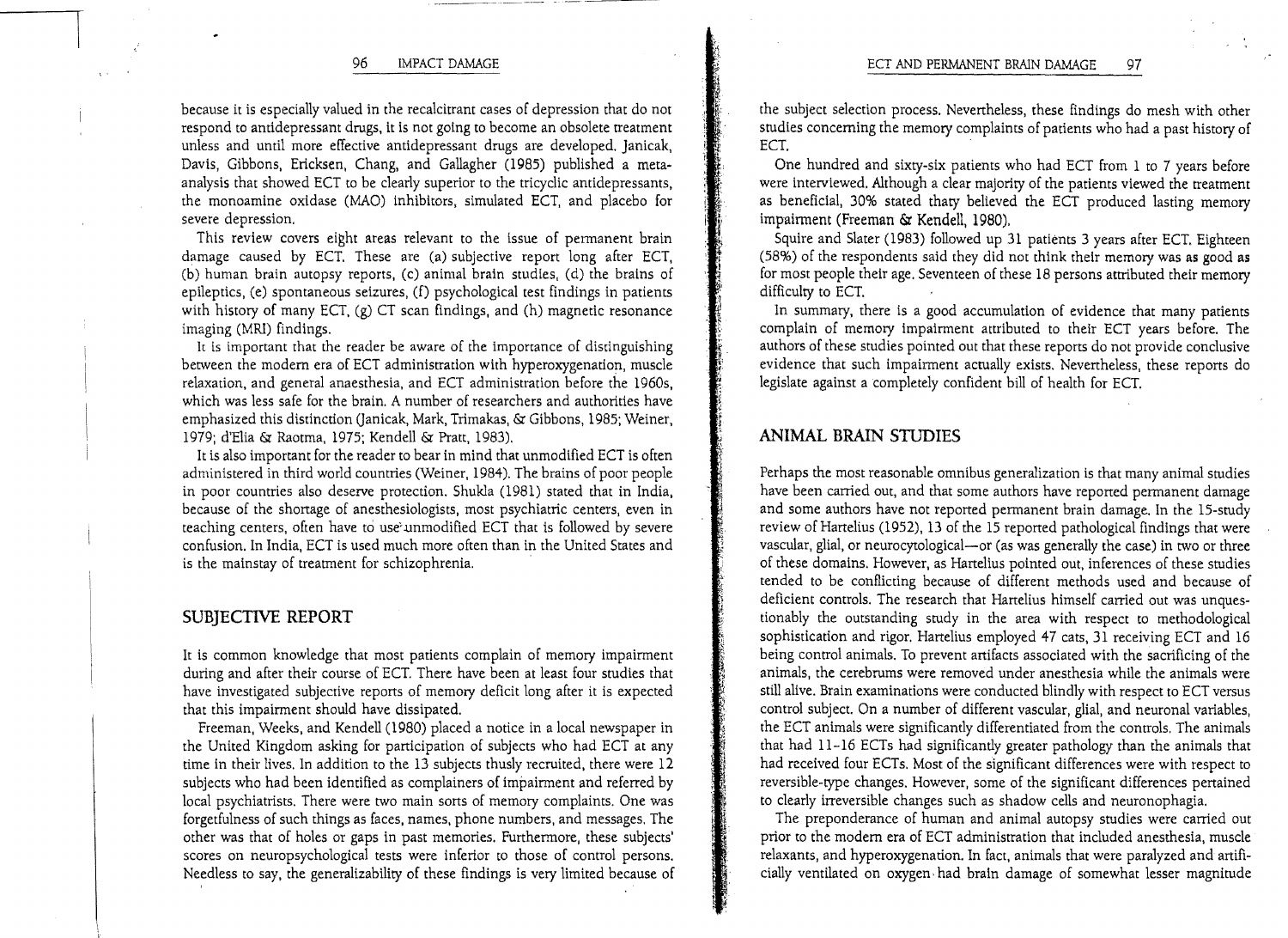#### 98 IMPACT DAMAGE

than, although similarly patterned as, animals not convulsed without special measures (Meldrum & Brierley, 1973; Meldrum, Vigourocex, & Brierly, 1973).

Needless to say, the generalization from these studies to humans is most difficult because of the great variation in stimulus parameters and other properties of the ECT, the different types of animals, and varying sophistication of design. Nevertheless, there does seem to be one generalization that applies to both animals and humans. It is possible to cause definite permanent brain damage through ECT, and it is possible to administer ECT with minimal or no damage. It is not a matter of whether ECT can produce permanent damage but a matter of in what circumstances it occurs.

#### ~. HUMAN BRAIN AUTOPSY REPORTS

In the 1940s and 1950s, there were a large number of reports concerning the examination of brains of persons who had died following ECT. Madow (1956) reviewed 38 such cases. In 31 of the 38 cases, there was vascular pathology However, much of this could have been of a potentially reversible nature. Such reversibility was much less with the 12 patients who had neuronal and/or glial pathology. In one case, the author (Riese, 1948), in addition to giving the neuronal and glial changes, reported numerous slits and rents similar to that seen after execution. Needless to say, patients who died following ECT are not representative of patients receiving ECT. They tended to be in inferior physical health. Madow concluded, on the basis of these 38 cases and five of his own, "If the individual being treated is well physically, most of the neuropathological changes are reversible. If, on the other hand, the patient has cardiac, vascular, or renal disease, the cerebral changes, chiefly vascular, may be permanent" (p. 347).

An interesting autopsy case report was presented by Lippmann et al. (1985). An 89-year-old woman with a long history of psychiatric illness died in 1982 after a documented history of 1250 bilateral treatments beginning in the 1920s. There was also some unsubstantiated evidence of her having received 800 additional ECTs. The authors stated that the moderate cerebral atrophy was consistent with her age and did not show old focal ischemic lesions or any evidence of brain injury resulting from the ECT. The author of the present chapter does believe that these clinical observations, even though based on an apparently nonblind determination, do argue in favor of the brain safety of ECT, especially since many of her treatments were administered prior to the modem era (1960 to present) of ECT administration. However, I raise the question of this woman's aging processes masking the ECT effects upon the brain many years earlier. I note that the authors stated that examination of the frontal lobes failed to reveal the sites of the cannula used in her prefrontal lobotomy in 1953.

# CT SCANS

:'.1

Calloway, Dolan, Jacoby, and Levy (1981) found no significant relationships between history of ECT and CT-scan-determined atrophy and ventricle size. However, a positive significant relationship between ECT and frontal lobe atrophy was found. Borderline significance was obtained with parietal atrophy. However, the authors appropriately raised the possibility that frontal lobe atrophy could have been present before ECT and in some way contributed to the patients receiving ECT.

 Calloway, Dolan, and Jacoby (1988) found frontal scans in 15 of 22 elderly depressed patients who had a history of ECT in contrast to four of 15 control patients without a history of ECT.

Weinberger, Torrey, Neophytides, and Wyatt (1979) found that those patients who had received ECT had significantly higher ventricle brain ratios than patients with no history of ECT.

 One study found no relationship between CT scan assessed ventricular en largement and number of life history of ECT in 27 bipolar patients (Pearlson et al. However, ECT was a minor part of this study and the authors did not specify how many patients received ECT. the details of ECT administration were also not specified. However, since the patients were from 18 and 40 years of age and presumably living in the United States, a reasonable assumption is that they received modem era administration with oxygenation, sedation, and general anaesthesia.

Kendell and Pratt (1983) presented CT findings on 12 patients who had a history of from 14 and 398 and a median of 94 ECT which were predominantly to the nondominant hemisphere. In two cases, CT scans were performed before history of ECT. In five cases, scans were obtained early in the Course of treatment after two to six treatments. In all 12 patients, examinations were made at the end of therapy, which had lasted from over 1-40 years. Neither blind assessment of CT scans nor ventricle measurement pointed to effects of ECT upon the brain. Any increase in atrophy over the years was described as minimal and either bilateral or equally ipsilateral and contralateral to the treated hemisphere. The authors concluded that the absence of CT changes cannot exclude damage that it is encouraging that CT showed no evidence of this occurring with prolonged courses of ECT taking place over Widely varying period of time.

Kolbeinson, Amoldson, Petruson, and Skulason (1986) found that 22 patients with a history of ECr did not differ in CT scan findings from control patients without a history of ECT. Neither atrophy scores nor ventricle brain ratios differentiated the two groups.

One patient was given a CT scan the day before and 3 hours after multiple ECT that consisted of 10 ECT in a period of 45 minutes (Menken, Safer, Goldfarb, & Varga, 1979). The patient was very confused, disoriented with

,  $\mathcal{E}$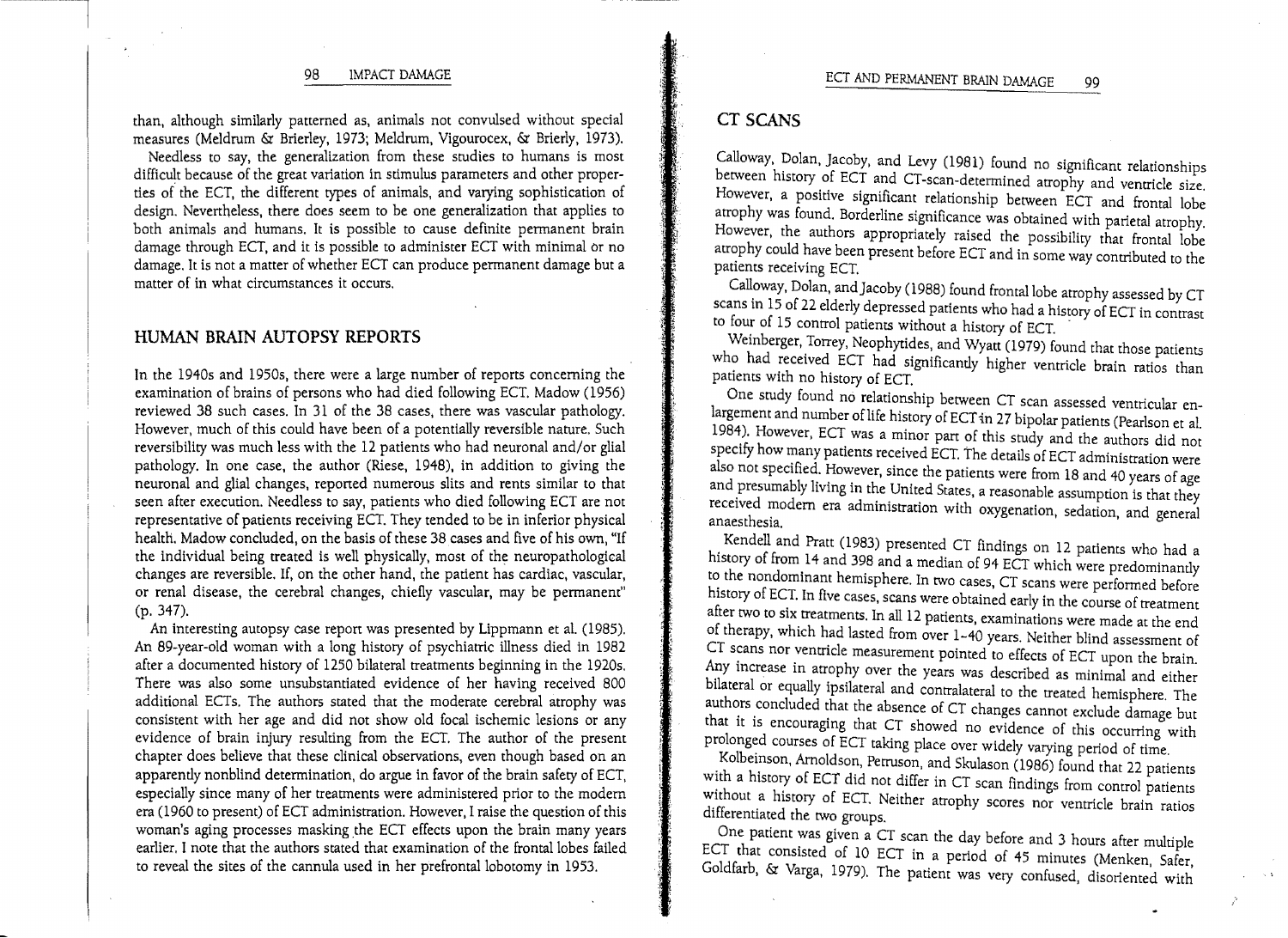#### 100 IMPAcr DAMAGE

respect to time and place, and amnestic for events before the day of ECT. Nevertheless, no CT changes were observed. The findings would appear to point to the safeness of the ECT. However. the present author is willing to entertain an alternative explanation. If the CT did not reflect the massive acute brain syndrome with gross disorientation. then it may not be capable of detecting minor changes in patients months or years after the ECT. Perhaps the CT scan is not the most optimal tool for ruling out brain changes resulting from ECT.

A reasonable generalization may be that CT scans have failed to provide a definitive perspective with respect to the matter of permanent brain damage.

# **MAGNETIC RESONANCE IMAGING**

Coffey and colleagues (1988) reported on magnetic resonance imaging before and after ECT administered to nine depressed patients. Blind raters' assessments showed no significant differences between pre- and postECT in cortical atrophy and global comparison. There were also no significant changes in ventricle brain ratios. Furthermore, patients with preexisting brain disease showed no worsening. However, the authors did state: "Still these observations need to be confirmed in a larger number of subjects with techniques that will quantitate even subtle brain changes which might otherwise not be detected by qualitative clinical assessments. Further studies should also include patients with histories of previous ECT (to evaluate any potential cumulative effects) and should involve long-term follow-up studies including both subjective and objective measures of memory function" (p. 706).

A case report of a multiple sclerosis patient with magnetic resonance imaging before and after ECT is reassuring. There was no evidence of changes in white matter lesions visualized on spin-echo images (Coffee. Weiner, McCall, &: Heinz, 1987).

In summary, the two studies using magnetic resonance imaging did not provide evidence of permanent brain damage resulting from ECT. However, more studies are needed.

# **PSYCHOLOGICAL TESTING WITH PAST HISTORY OF MANY ECTS**

Goldman, Gomer, and Templer (1972) administered the Bender-Gestalt and the Benton Visual Retention Test to schizophrenics in a VA hospital. Twenty had a past history of from 50 to 219 ECTs,'and 20 had no history of ECT. The ECT patients did significantly worse on both instruments. Furthermore, within the ECT groups there were significant inverse correlations between performance on these tests and number of ECTs received. However, the authors acknowledge that

ECT-caused brain damage could not be conclusively inferred because of the possibility that the ECT patients were more psychiatrically disturbed and for this reason received the treatment. (Schizophrenics tend to do poorly on tests of organicity.) In a subsequent study aimed at ruling out this possibility, Templer, Ruff, and Armstrong (1973) administered the Bender-Gestalt, the Benton, and the Wechsler Adult Intelligence Scale to 22 state-hospitalized schizophrenics who had a past history of from 40 to 263 ECTs and to 22 control schizophrenics. The ECT patients were significantly inferior on all three tests. However, the ECT patients were found to be more psychotic. Nevertheless, with degree of psychosis controlled for, the performance of the ECT patients was still significantly inferior on the Bender-Gestalt, although not significantly so on the other two tests.

Thus, the research using psychological tests with patients with history of many ECTs does suggest permanent impairment. However, one should bear in mind retrospective studies do not permit the same confidence as do prospective studies. Also, the ECT in these studies was administered before the modem era of ECT.

#### **BRAINS OF EPILEPTICS**

It would seem that if an epileptic grand mal seizure produces permanent brain changes, then an electrically induced convulsion should also do so. In fact, inspecting the evidence with respect to epileptics may provide us with a conservative perspective in regard to ECT because the latter could produce damage from the externally applied electrical current as well as from the seizure. Experimental research with animals has shown that electric shocks (not to the head) produce more deleterious effects in the central nervous system than any other locality or system of the body. More pertinent are the studies of Small (1974) and of Laurell (1979) that found less memory impairment after inhalantinduced convulsions than ECT. Also, Levy, Serota, and Grinker (1942) reported less EEG abnormality and intellectual impairment with pharmacologically induced convulsions. Further argument provided by Friedberg (1977) is the case (Larsen &: Vraa-Jensen, 1953) of a man who had been given four ECTs, but did. not convulse. When he died 3 days later, a subarachnoid hemorrhage was found in the upper part of the left motor region "at the site where an electrode had been applied" (p. 18).

A number of postmortem reports on epileptics. as reviewed by Meldrum, Horton, and Brierley (1974) have indicated neuronal loss and gliosis, especially in the hippocampus and temporal lobe. However. as Meldrum et al. (1974) pointed out, on the basis of these postmortem reports, one does not know whether the damage was caused by the seizures or whether both were caused by a third factor intrinsic to the epilepsy. To clarify this issue, Meldrum et al. (1974) pharmacologically induced seizures in baboons and found cell changes that corresponded to those in human epileptics.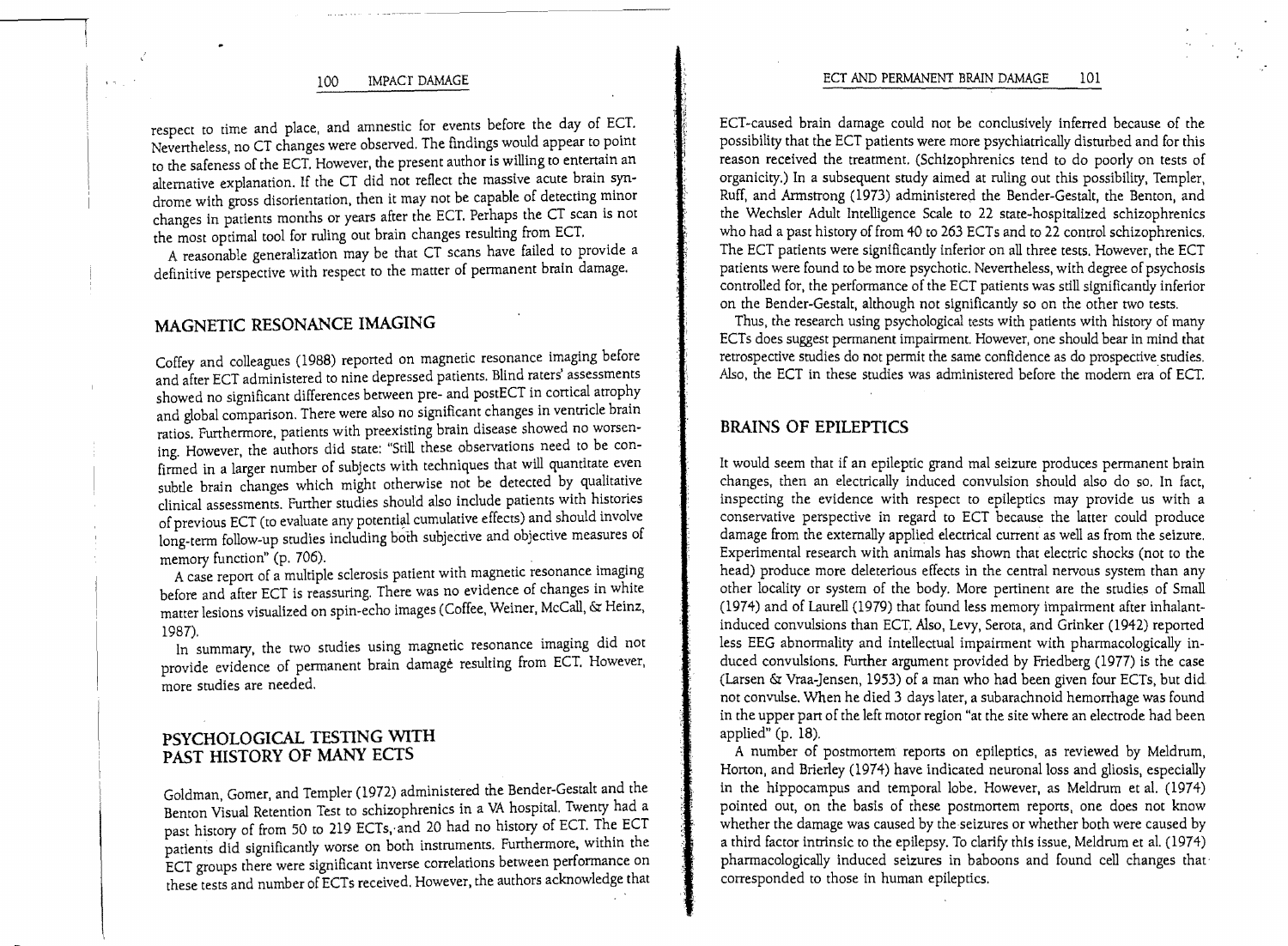Gastaut and Gastaut (1976) demonstrated through brain scans that in seven of 20 cases status epilepticus produced brain atrophy. They reasoned, "Since the edema and the atrophy were unilateral and bilateral and related to the localization of the convulsions (unilateral or bilateral chronic seizures), the conclusion can be drawn that the atrophic process depends upon the epileptic process and not on the cause of the status" (p. 18).

A common finding in epileptics and ECT patients is noteworthy. Norman (1964) stated that it is not uncommon to find at autopsy both old and recent lesions in the brains of epileptics. Alpers and Hughes (1942) reported old and recent brain lesions associated with different series of ECT.

## SPONTANEOUS SEIZURES

The reports of spontaneous seizures, which appeared in the pre-1960s ECT era, probably do not constitute one of the more definitive domains. However, this section is included to increase breadth of perspective.

It would appear that if seizures that were not previously evidenced appeared after ECT and persisted, permanent brain pathology must be inferred. There have been numerous cases of postECT spontaneous seizures reported in the literature and briefly reviewed by Blumenthal (1955). Pacella and Barrera (1945), and Karllner (1956). It appears that in the majority of cases the seizures do not persist indefinitely, although an exact perspective is difficult to obtain because of anticonvulsant medication employed and the limited follow-up information. Another difficulty is, in all cases, definitively tracing the etiology to the ECT, since spontaneous seizures develop in only a very small proportion of patients given this treatment. Nevertheless, the composite of relevant literature does indicate that, at least in some patients, no evidence of seizure potential existed before rreatment and postECT seizures persist for years.

An article that is one of the most systematic and representative in terms of findings is that of Blumenthal (1955) who reported on 12 schizophrenic patients in one hospital who developed postECT convulsions. Six of the patients had previous EEGs with four of them being normal, one clearly abnormal, and one mildly abnormal. The patients averaged 72 ECTs and 12 spontaneous seizures. The time from last treatment to first spontaneous seizure ranged from 12 hours to 11 months, with an average of 2½ months. The total duration of spontaneous seizures in the study period ranged from 1 day to 3½ years, with an average of 1 year. Following the onset of seizures, eight of the 12 patients were found to have a clearly abnormal, and one a mildly abnormal EEG.

Masovich and Katzenelbogen (1948) reported that 20 of their 82 patients had convulsive pattern cerebral dysrhythmia 10 months post-ECT. None had such in their pretreatment EEG. Nine (15%) of the 60 patients who had three to 15 rreatments, and 11 (50%) of the 22 patients who had from 16 to 42 treatments

 $(x^2 = 10.68; p < 0.01$ , according to our calculations) had this 10-month post-treatment dysrhythmia.

# **SYNTHESIS**

There seems to be little doubt that ECT always produces an acute brain syndrome and that such remits over time. There seems to be little doubt that ECT has, at least in the past, caused permanent brain damage in some patients and has the capacity to continue to do so. There also seems to be little doubt that modem era ECT has greater brain safety than that administered prior to the 19605. It appears that the overwhelming majority of persons who currently receive ECT in the United States do not suffer from massive cognitive deficits caused by the ECT.

What percentage of persons who receive ECT suffer some permanent impairment? What are, if any, the long-term effects of ECT in the  $ECl$  patient? Can we tell most of our patients there is absolutely no danger of any permanent brain changes? These are i which we cannot provide confident answers. The present author believes that the difficulties in answering such questions are similar to the questions regarding whether or not alcohol and alcoholism are associated with brain pathology. We do know that a small amount of alcohol produces changes in the brain in all alcoholics and in all normal drinkers. We also know that all or almost all of these effects rather quickly dissipate. We also know that some alcoholics have massive and permanent brain pathology, for example, as seen in Korsakofrs syndrome. We know that a large percentage of newly abstinent alcoholics suffer from neuropsychological deficits. We know that in many of these patients there is improvement in neuropsychological testing over time and in some patients even a retrenchment in cortical atrophy. However, when we attempt to supply the details to answers about the typical or average alcoholic, or even the specification of who are average or typical alcoholics, the situation becomes less clear. This is the difficult situation we face with ECT patients. Some authors argue ECT is hazardous to the brain and others argue it is safe. I believe they are both right.

The crucial questions at this point in time are those centered around in whom and in what circumstances are the risks higher and lower. We are able to make some generalizations. There is research evidence that type of ECT administration does have an effect upon degree of confusion and amnesia. Higher levels of stimulus intensity, stimulus waveforms that are relatively inefficient in seizureeliciting properties, and bilateral electrode placement are associated with greater confusion and amnesia (Sackeim, Decena, Prohovnik, Malitz, & Resor, 1983; Cronholm &: Ottossom, 1963; Ottossom, 1960; Valentine & Dunne, 1969; Weiner, Rogers, Welch, Davison, Weir, Cahill, & Squire. 1983; Sackeim, Portney, Neeley, Steif, Decema, & Malitz, 1986; Squire & Slater, 1978).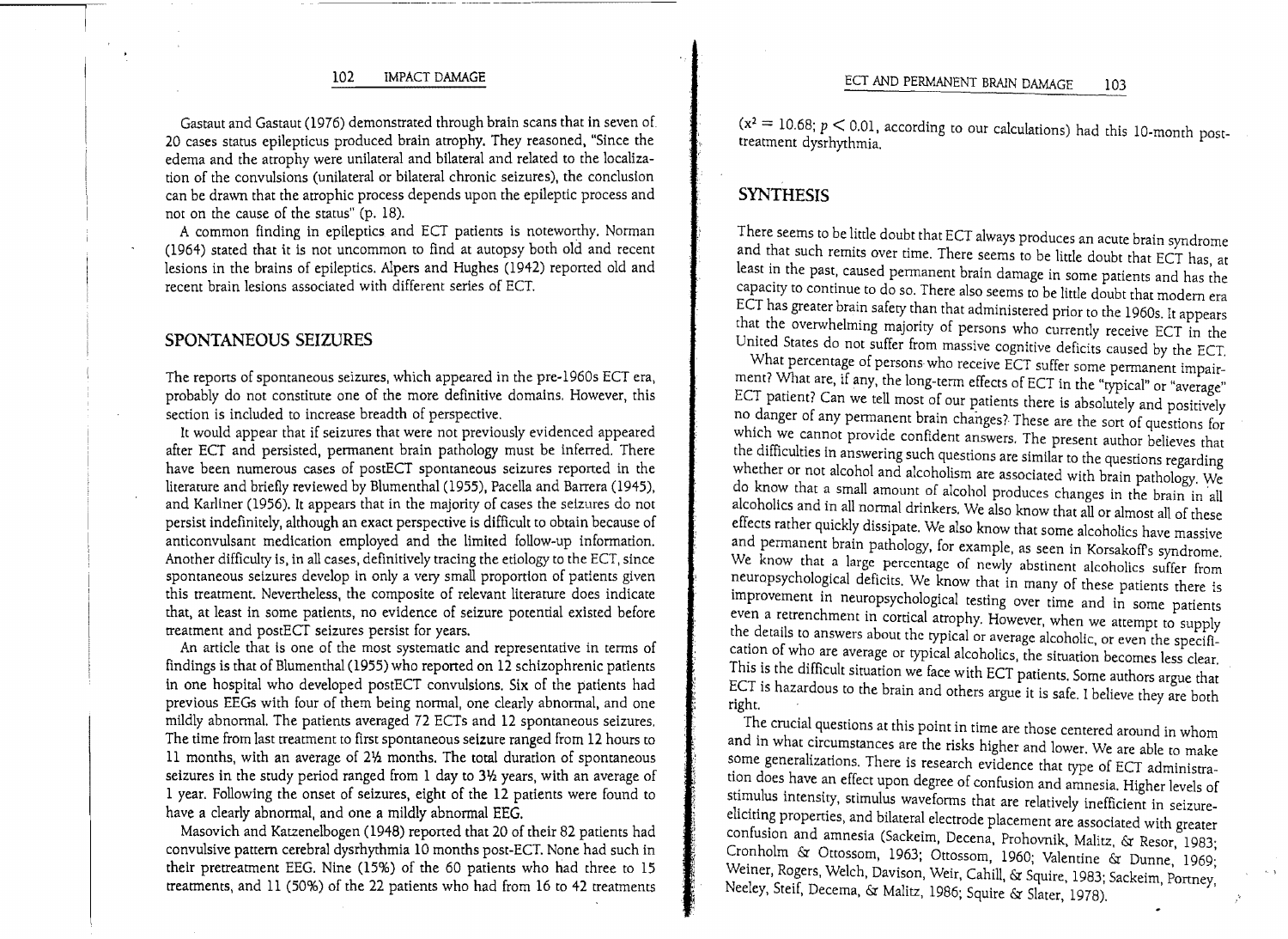A convergence of evidence indicates the importance of number of ECTs. We have previously referred to the significant inverse correlations between number of ECTs and scores on psychological tests. It is conceivable that this could be a function of the more disturbed patients both receiving more ECTs and doing worse on tests. However, it would be much more difficult to explain away the relationship between number of ECTs received and EEG convulsive pattern dysrhythmia (Mosovich &: Katzenelbogen, 1948). No patients had dysrhythmia prior to ECT. Also difficult to explain away is that in Table 1 of Meldrum, Horton and Brierley (1974), the nine baboons who suffered brain damage from experimentally administrated convulsions tended to have recevied more convulsions than the five that did not incur damage. (According to our calculations,  $U = 9$ ,  $p < 0.05$ .) And, as already stated, Hartelius found greater damage, both reversible and irreversible, in cats that were given 11 to 16 than in those given four ECTs.

Throughout this review the vast individual differences are srriking. In the animal and human autopsy srudies there is typically a range of findings from no lasting effect to considerable lasting damage With the latter being more of the exception. Most ECT patients do not have spontaneous seizures, but some do. The subjective reports of patients likewise differ from those of no lasting effect to appreciable, although usually not devastating, impairment. The fact that many patients and subjects suffer no demonstrable permanent effects has provided rationale for some authorities to commit the *nonsequitur* that ECT causes no permanent harm.

There is evidence to suggest that preECT physical condition accounts in part for the vast individual differences. Jacobs (1944) determined the cerebrospinal fluid protein and cell content before, during, and after a course of ECT with 21 patients. The one person who developed abnormal protein and cell elevations was a 57-year-old diabetic, hypertensive, arteriosclerotic woman. Jacobs recommended that CSF protein and cell counts be ascertained before and after ECT in patients with Significant degree of arteriosclerotic or hypertensive disease. Alpers (1946) reported, "Autopsied cases suggest that brain damage is likely to occur in conditions with pre-existing brain damage, as in cerebral arteriosclerosis" 369). Wilcox (1944) offered the clinical impression that, in older patients, ECT memory changes continue for a longer time than for younger patients. Hartelius (1952) found significantly more reversible and irreversible brain changes following ECT in older cats than younger cats. Mosovich and Katzenelbogen (1948) found that patients with pretreatment EEG abnormalities are more likely to show marked post-ECT cerebral dysrhythmia and to generally show EEGs more adversely affected by treatment.

### **RECOMMENDATIONS**

It is recommended that more research be carried out on the safety and the hazards of ECT. Research on the unmodified ECT given in the developing countries of the world would seem to be especially important. The present author does not have the credentials to make recommendations concerning the brain safety precautions that should be followed. However, I here present the recommendations of Frankel et al. (1978) and those of Weiner (1984).

Weiner (1984) recommended that a careful analysis of risks and benefits be determined; that the possibility of persistent memory defects should be part of the informed consent procedure; that ordinarily unilateral nondominant electrode placement should be used; that EEG monitoring should be carried out; that instruction in sophisticated use of ECT should be in psychiatric residency programs and continuing education opportunities; that inspections of ECT equipment should be made; that the public should be better informed about ECT; and that more research be carried out.

Frankel et al. (1978) recommended that the patients receive a thorough pretreatment medical examination; that there be designated ECT and recovery room areas with availability of equipment, drugs, and personnel in the event of cardiopulmonary or other complications; that ECT be administered with anesthesia and muscle relaxant drugs and ventilatory assistance with a positive pressure bag and 100% oxygen, with EKG, blood pressure and pulse rate monitoring, and with appropriate electrode placement and electrical parameters; that ECT only be used in those conditions for which ECT efficacy has been established; that medical contraindications be considered; that the severity and unremitting nature of the patient's suffering and incapacitation and unresponsiveness to other treatments be taken into account; and that proper informed consent be obtained.

#### **REFERENCES**

.i.:·

- Alpers, B.J. (1946). The brain changes associated with electrical shack treatment: A critical review. *Lancet,* 66, 363-369.
- Blumenthal, I. J. (1955). Spontaneous seizures and related electroencephalographic findings following shock therapy. *Journal of Nervous and Mental Disease*, 122, 581-588.
- Calloway, S. P., Dolan, R. J., Jacoby, R. J., &: Levy, R. (1981). ECT and cerebra! atrophy: A ·\_r computer tomographic study. *Acta Psychiatrica 5candinavica,* 63, 442-445.
- Coffey, C. E., Figiel, G. S., Djang, W. T., Sullivan, D. c., Herfkens, P. v., &: Weiner, R. D. (1988). Effects of ECT or brain structure. American *Journal of Psychiatry,* 145, 701 706.
- Cronholm, B.. &: Ottossom, ]. O. (1963). Ultrabrief stimulus techniques in ECT. 1. Influence on retrograde amnesia. Journal of Nervous and Mental Disease, 137, 117-123.
- d'Elia, G., &: Frederiksen, S. O. (1980). ACTH4-10 and memory in ECT-treated and untreated patients.!. Effect on consolidation. *Acta Psychiatrica Scandinavica,* 62,418-428.
- d'Elia, G., & Roathma, H. (1975). Is unilateral ECT less effective than bilateral ECT? British *Journal of Psychiatry,* 126, 83-89.
- Frankel, F. H.. Bidder, T. G., Fink, M., Mandel, M. R., Small, 1. F., Wayne, G.]., Squire. L. R., Dutton, E. N., &: Gurd, L. (1978). *Electroconvulsive therapy. Report* on *the task Jorce on*